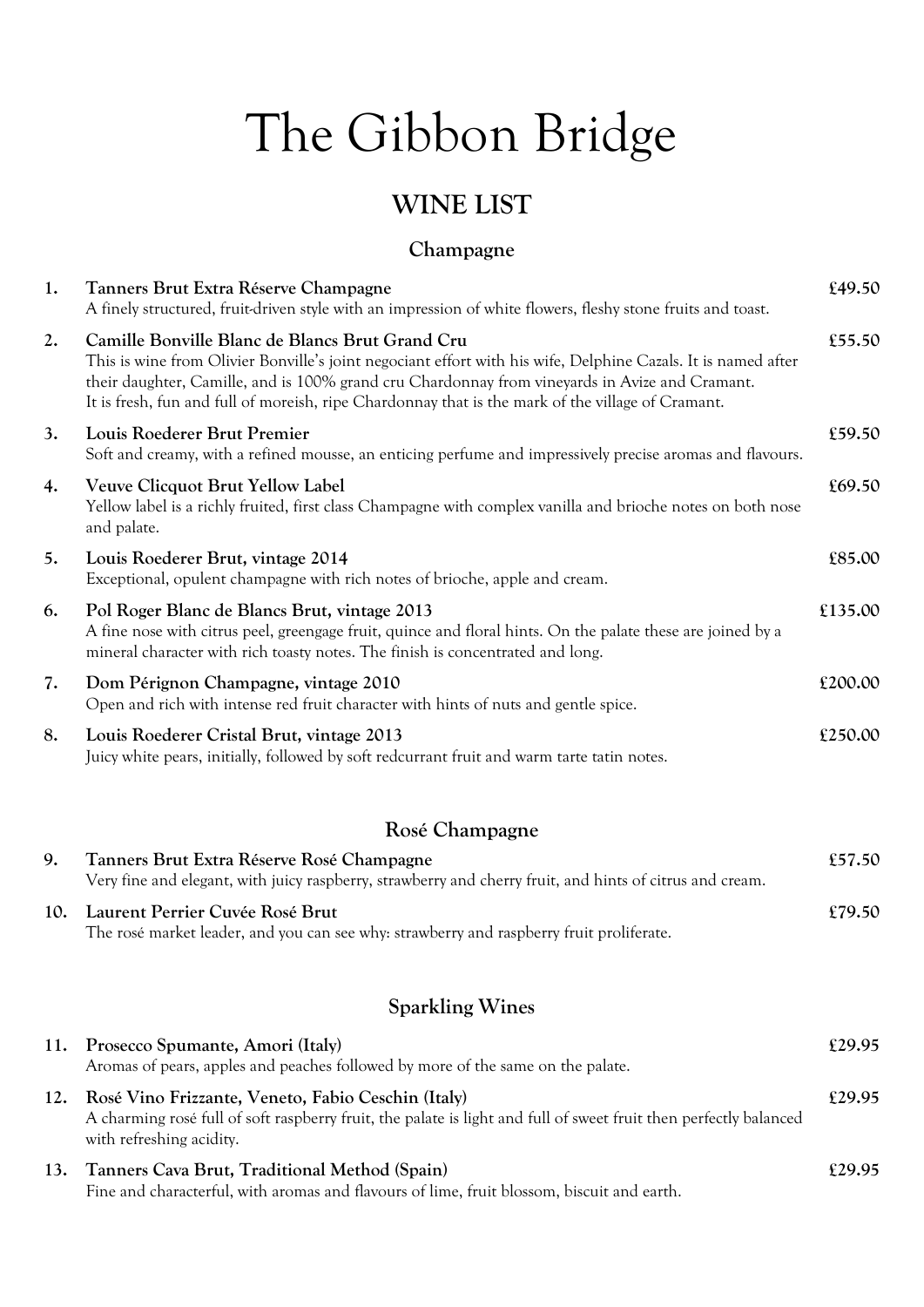### **Sauvignon and Other Light, Crisp Dry Whites**

| 20. | Preciso Pinot Grigio, Terre Siciliane IGT 2020 (Italy)<br>A fresh and easy Pinot Grigio with juicy fruit, lemony hints and attractive style.                                                                                                | £25.50 |
|-----|---------------------------------------------------------------------------------------------------------------------------------------------------------------------------------------------------------------------------------------------|--------|
| 21. | Pato Torrente Sauvignon Blanc, Valle Central 2021 (Chile)<br>Dry, full and refreshing, with clean tropical fruit and zesty citrus-like acidity.                                                                                             | £26.00 |
| 22. | Muscadet Sèvre-et-Maine, Sur Lie, Domaine Fief de la Brie 2020 (France)<br>The best wine from this estate, bigger and fuller-flavoured than your run-of-the-mill Muscadet.                                                                  | £28.00 |
| 23. | Picpoul de Pinet, Domaine des Lauriers, Coteaux du Languedoc 2020 (France)<br>Try this instead of your Chablis or Sauvignon. Fresh, lean, steely, mineral and bone dry.                                                                     | £28.00 |
| 24. | La Petite Ferme Sauvignon Blanc, Franschhoek 2020 (South Africa)<br>Ripe, aromatic and very classy, crisp & wonderfully fruity.                                                                                                             | £29.50 |
| 25. | Tanners Sauvignon Blanc, Marlborough 2020 (New Zealand)<br>Wonderfully aromatic on the nose with some tropical passionfruit character amongst the grassy, herby,<br>asparagus notes, the palate is elegant fresh and fine with good length. | £32.50 |
| 26. | Sancerre, André Dezat et Fils 2020 (France)<br>Fine Sancerre, bone dry with a great depth of mineral and herbaceous fruit, and the perfect foil for anything<br>fishy!                                                                      | £39.50 |

**27. Cloudy Bay Sauvignon Blanc, Marlborough 2020 (New Zealand) £49.50** Full of concentrated herbaceous fruit character with an elegant fresh finish.

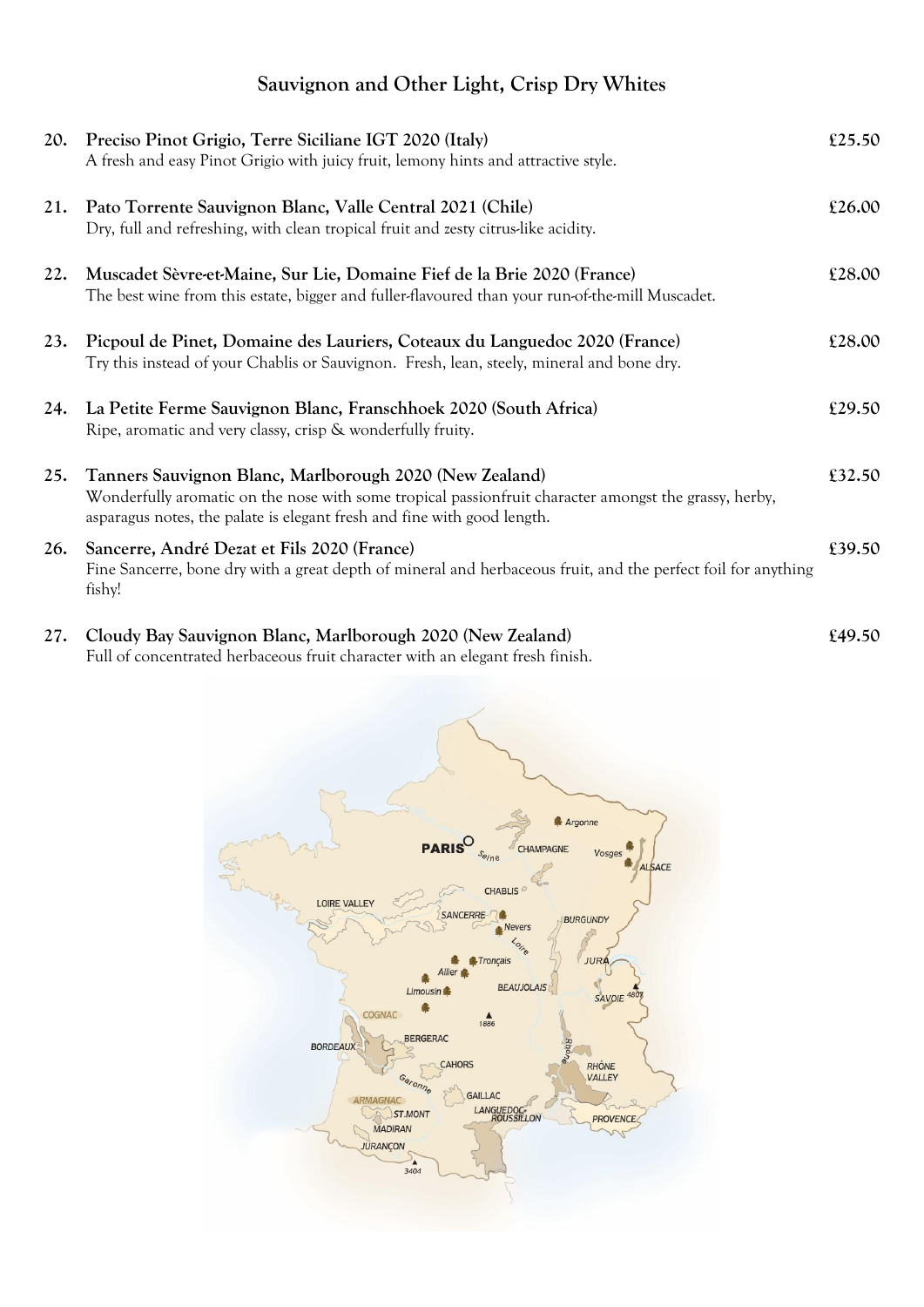

#### **Chardonnay and Other Medium Bodied, Dry Whites**

| 28. | Ladera Verde Chardonnay, Valle Central 2021 (Chile)<br>Showing aromas of tropical fruit and well-tuned weight on the palate.                                                                                                   | £24.50 |
|-----|--------------------------------------------------------------------------------------------------------------------------------------------------------------------------------------------------------------------------------|--------|
| 29. | Woolloomooloo Chardonnay, South Eastern Australia 2020<br>Melon and zesty citrus flavours with a clean flinty finish. Ideal with a wide range of dishes, or simply enjoyed<br>on its own.                                      | £27.00 |
| 30. | Rioja Vega Viura Blanco, Rioja 2020 (Spain)<br>Youthful fruity citrus flavours with hints of herbs on the finish, this is un-oaked and juicy.                                                                                  | £27.00 |
| 31. | Baboon Rock Unwooded Chardonnay, Franschhoek, La Petite Ferme 2021<br>A honey and lime nose leads to pear fruit on the palate with some mineral undertones and good freshness.<br>Grapes are a particular favourite of baboons | £30.00 |
| 32. | Chablis, Les Valery 2020 (Burgundy)<br>A classic, feminine wine with an underlying steely quality and aromas of baked bread.                                                                                                   | £39.50 |
| 33. | Chablis 1er cru Fourchaume, Marcel et Blanche Fèvre 2020 (Burgundy)<br>Wonderful honeyed fruit with good minerality and excellent length.                                                                                      | £52.50 |
| 34. | Meursault vieilles vignes, Buisson-Charles 2016 (Burgundy)<br>An attractive soft floral character on the nose and palate with a hint of apple.                                                                                 | £75.00 |
|     | <b>Spicy and Aromatic White Wines</b>                                                                                                                                                                                          |        |
| 35. | La Petite Vigne Viognier, IGP d'Oc 2020 (France)<br>Aromatic and fresh wine with lovely peach and apple blossom character and good peachy fruit on the palate.                                                                 | £25.50 |
| 36. | Piesporter Michelsberg QbA, Moselland 2020 (Germany)<br>An excellent example of a classic wine that is packed with fresh grapey fruit.                                                                                         | £25.50 |
| 37. | Gewurztraminer, Cuvée René Dopff, Dopff & Irion 2018 (France)<br>This is a fine Gewurztraminer with fresh rose, hints of turkish delight and lychee fruit.                                                                     | £32.50 |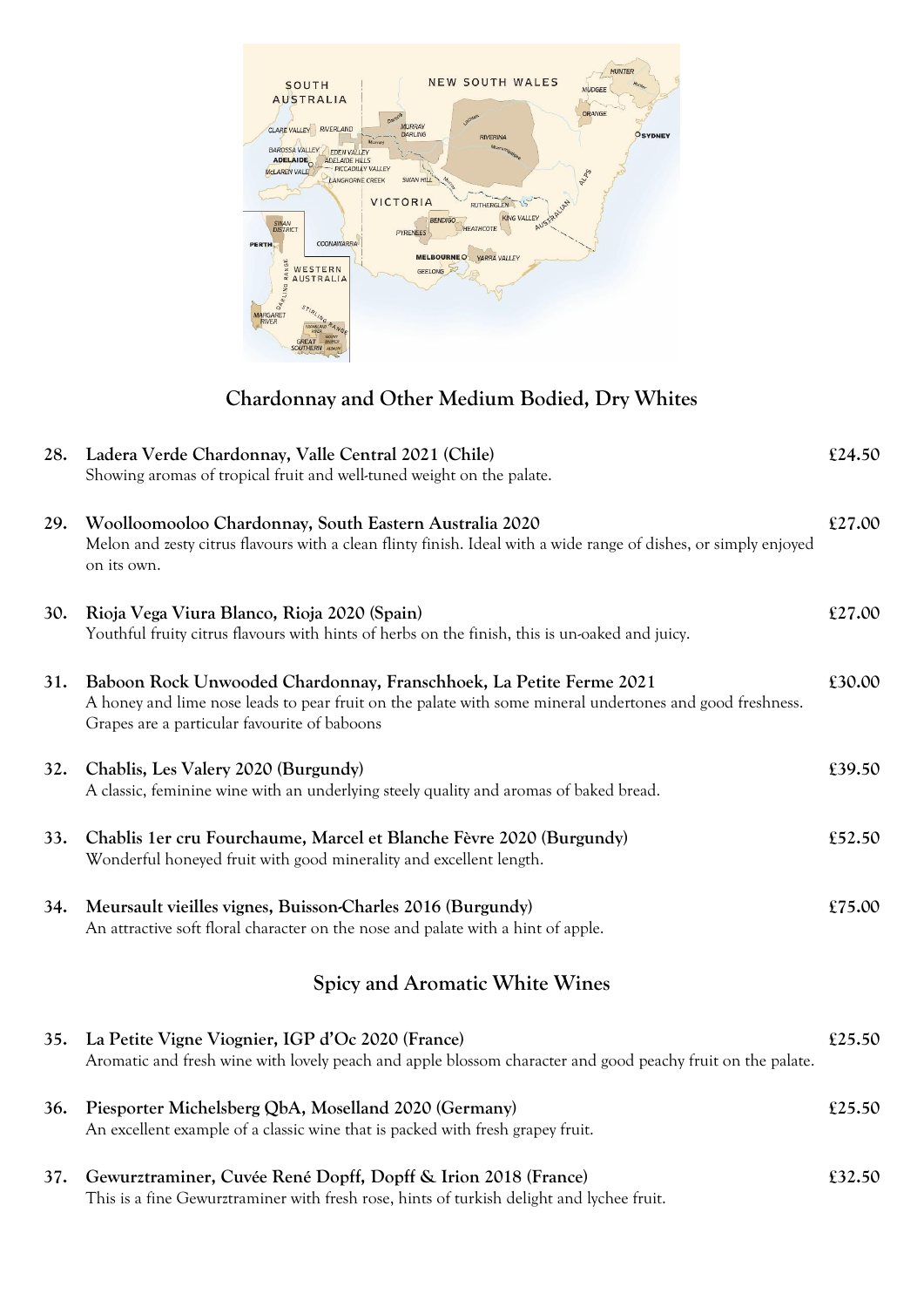## **Pinot Noir, Merlot and Other Light and Fruity Red Wines**

| 50. | Amanti del Vino Primitivo, Salento IGT 2020 (Italy)<br>Full of sun-drenched damson fruit, easy-drinking with great character.                                                               | £24.50 |
|-----|---------------------------------------------------------------------------------------------------------------------------------------------------------------------------------------------|--------|
| 51. | Pato Torrente Merlot, Valle Central 2021 (Chile)<br>Medium-bodied, supple and round with flavours of cherry, plum and coffee bean.                                                          | £26.00 |
| 52. | Paparuda Pinot Noir, Estate Selection 2020 (Romania)<br>Fresh and fruity notes of ripe cherry, raspberry and exotic spices.                                                                 | £26.00 |
| 53. | Tanners Claret, Bordeaux (France)<br>Famously soft and juicy, offering succulent plum and cherry fruit flavours.                                                                            | £28.00 |
| 54. | Pask Instinct Pinot Noir, Wairarapa 2020 (New Zealand)<br>A succulent fruit filled Pinot with both red and black fruit flavours. It has good body and well balanced<br>acidity.             | £32.50 |
| 55. | Fleurie, Domaine Des Communaux, Jacques Charlet 2019 (Beaujolais)<br>A delicious example of this famous village that provides all that the name suggests; fragrant, floral and<br>feminine. | £35.00 |
| 56. | Savigny-lès-Beaune, Louis Latour 2017 (Burgundy)<br>Vibrantly fresh and fruity red whose youthful, raspberry fruit is well matched by subtle oak.                                           | £50.00 |
| 57. | Nuits-Saint-Georges, Chanson 2014 (Burgundy)<br>Classic black cherry Pinot Noir fruit features prominently.                                                                                 | £75.00 |

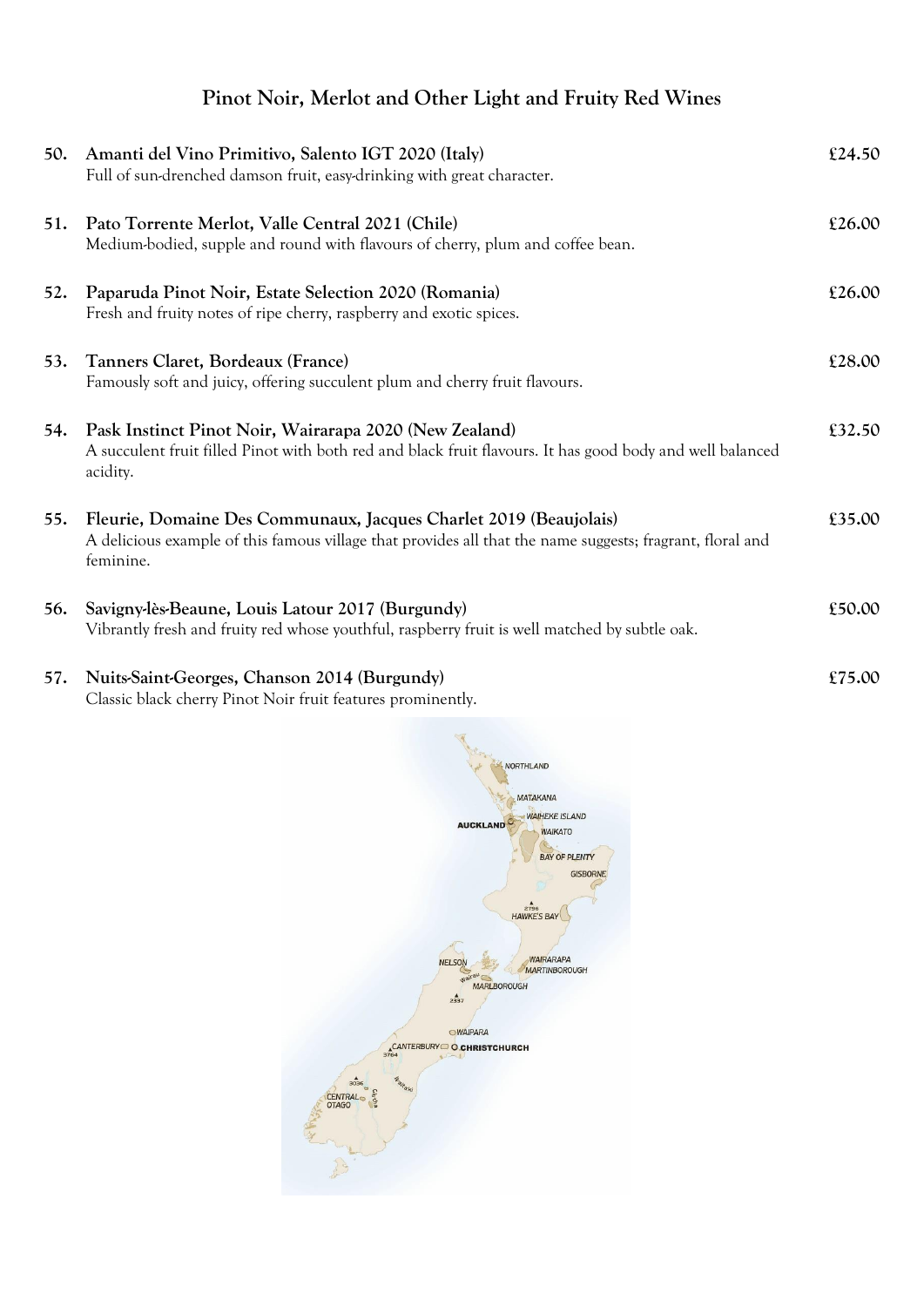

#### **Cabernet Sauvignon and other Medium Bodied Red Wines**

| 58.        | Ladera Verde Cabernet Sauvignon, Valle Central 2020 (Chile)<br>Medium-bodied and very soft, with rich blackcurrant and plum fruit flavours.                                                                                                                             | £24.50 |
|------------|-------------------------------------------------------------------------------------------------------------------------------------------------------------------------------------------------------------------------------------------------------------------------|--------|
| <b>59.</b> | Freedom Cross Pinotage, Western Cape 2020 (South Africa)<br>Softly styled with intense blackberry fruit and mocha coffee notes.                                                                                                                                         | £26.00 |
| 60.        | Rioja Vega Crianza, Rioja 2018 (Spain)<br>Smooth, soft, richly-fruited with spice and vanilla from 12 months in oak.                                                                                                                                                    | £29.50 |
| 61.        | Bilton Estate Merlot 2009 (South Africa)<br>The nose is packed with rich, sweet, dark fruits of wild berries, dark chocolate and plums. Soft velvet tannins<br>and roasted oak flavours are seamlessly married with the mint and dark blackcurrant fruit on the palate. | £30.00 |
| 63.        | Alto del Obre Reserva, Rioja, 2014 (Spain)<br>Superb after three years in oak. Soft, spicy power in a velvet glove.                                                                                                                                                     | £45.00 |
| 64.        | Château Pipeau, Grand Cru Saint-Emilion 2018 (Bordeaux)<br>There is a large amount of new oak used but this supports and complements the concentrated fruit.<br>Big, rich and long.                                                                                     | £55.00 |
| 65.        | Bilton Estate Sir Percy 2009 (South Africa)<br>71% Cabernet Sauvignon, 20% Merlot, 9% Petit Verdot. The wine is strong and big in structure. Unique<br>with aromas of tobacco and tomato leaves, dark olives and a degree of meatiness.                                 | £65.00 |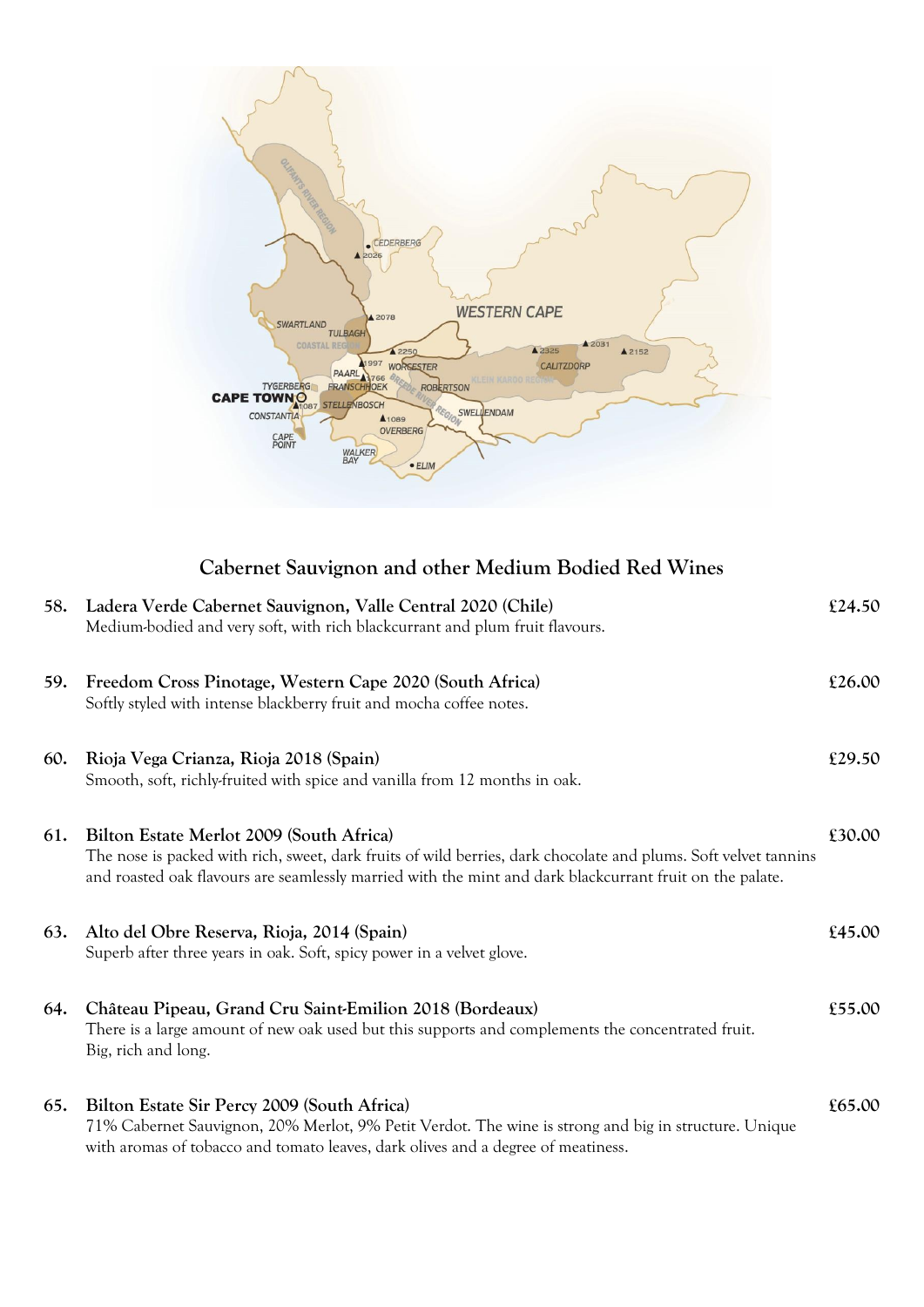|     | Syrah/Shiraz and Other Full, Rich and Robust Red Wines                                                                                                                                                                                                               |         |  |
|-----|----------------------------------------------------------------------------------------------------------------------------------------------------------------------------------------------------------------------------------------------------------------------|---------|--|
| 66. | Woolloomooloo Shiraz, South Eastern Australia 2019<br>Blackcurrant and plum aromas followed by earthy tones and spicy fruit on the palate.                                                                                                                           | £26.00  |  |
| 67. | Tanners Argentinian Malbec, Mendoza 2021<br>Juicy, open nose, full and ripe palate with lovely black and red fruits and an appealing fresh character make<br>this an ideal all-rounder.                                                                              | £29.50  |  |
| 68. | Tons de Duorum, Douro Red 2019 (Portugal)<br>A great introduction to Douro DOC wine, medium weight, very pretty wine, very round and soft, easy going,<br>juicy black plums and black pepper, actually quite intense at this level.                                  | £29.50  |  |
| 69. | Massaya Le Colombier, Bekaa Valley 2019 (Lebanon)<br>The Bekaa Valley is perfect for viticulture. Spice, blackberry, red fruits and ripe tannins.                                                                                                                    | £32.50  |  |
| 71. | Barolo DOCG, Manfredi 2017 (Italy)<br>Blender and bottler Manfredi makes a good value Barolo with aromas of dried fruit and leather then a rich<br>mouthful with a good balance of acidity and tannin.                                                               | £45.00  |  |
| 72. | Châteauneuf-du-Pape, Télégramme, H Brunier et Fils 2019 (Rhône)<br>Lovely soft fruit with spice, plums, herbs and a touch of leather behind.                                                                                                                         | £55.00  |  |
| 73. | Turkey Flat Butchers Block Shiraz, Barossa Valley 2019 (Australia)<br>This has wonderfully complex aromas of plum, cherry, bitter chocolate and sandalwood. The plums and<br>cherries are echoed on the palate with well-structured and elegant tannins.             | £100.00 |  |
|     | Rosé Wines                                                                                                                                                                                                                                                           |         |  |
| 80. | Tanners French Rosé, IGP des Côtes de Gascogne 2020 (France)<br>Vibrant colour, intense nose and concentrated palate, this offers bags of ripe red fruit and combines it with<br>lively grass and citrus notes.                                                      | £26.00  |  |
| 81. | Amanti del Vino, Pinot Grigio Rosato, Veneto IGT 2020 (Italy)<br>Softly textured, with lots of juicy, ripe red summer fruit flavours and a gentle, floral perfume.                                                                                                   | £26.00  |  |
| 82. | Angel's Flight White Zinfandel, California 2019 (USA)<br>Medium-sweet, juicy, refreshing and perfumed, full of crushed red berry fruits.                                                                                                                             | £28.00  |  |
|     | <b>Dessert Wine</b>                                                                                                                                                                                                                                                  |         |  |
| 83. | Muscat de St-Jean-de-Minervois - Half (France)<br>Concentrated and sweet yet perfectly fresh, with rich raisin fruit and racy lemon freshness.                                                                                                                       | £16.00  |  |
|     | Port                                                                                                                                                                                                                                                                 |         |  |
| 84. | <b>Tanners Patrono Fine Ruby Port</b><br>Flavours of plum and blackcurrant dominate this full, fruity and balanced wine.                                                                                                                                             | £25.00  |  |
| 85. | Taylor's Late Bottled Vintage Port 2016<br>Cassis and blackberry jam with hints of smoke and spice.                                                                                                                                                                  | £30.00  |  |
| 86. | Noval 10 Year Old Tawny Port<br>Mellow and complex with a palate rich in caramel, figs and spice.                                                                                                                                                                    | £40.00  |  |
| 87. | Quinta Vale D Maria Port, vintage 2002<br>A great concentration of spicy black fruits and a brawnier palate than is usual for Dona Maria, but there is<br>masses of soft fruit as well, making for an earlier drinking Port. Trodden by foot in traditional lagares. | £85.00  |  |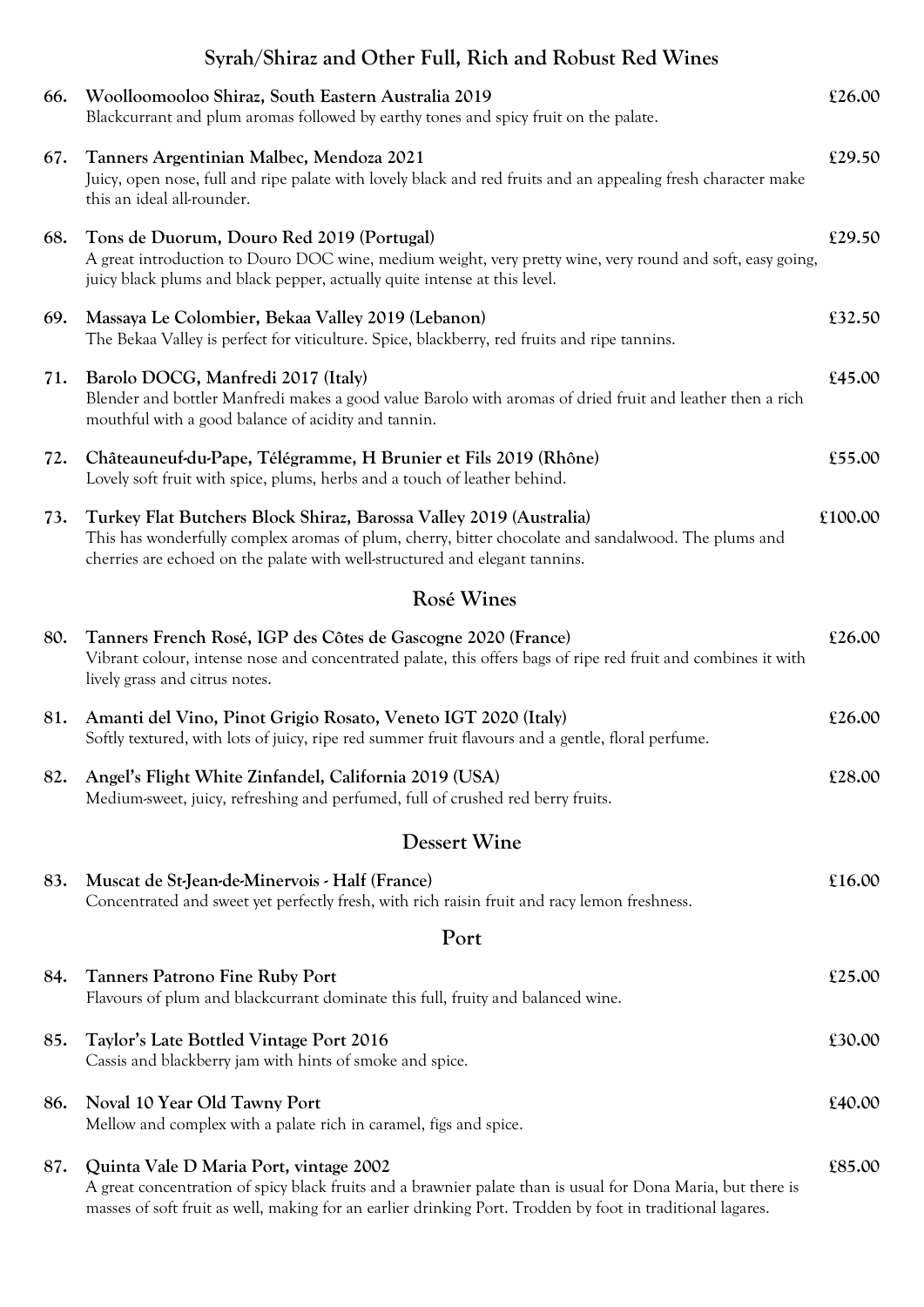## *½ bottles - 375ml*

| Champagne |  |
|-----------|--|
|-----------|--|

| 101. Tanners Brut Extra Réserve Champagne                                    | £29.50 |
|------------------------------------------------------------------------------|--------|
| 102. Louis Roederer Brut Premier                                             | £32.50 |
| <b>White Wines</b>                                                           |        |
| 120. Ladera Verde Sauvignon Blanc, Valle Central 2020 (Chile)                | £13.50 |
| 121. Muscadet Sèvre-et-Maine, Sur Lie, Domaine Fief de la Brie 2019 (France) | £15.50 |
| 122. Bagordi Blanco, Rioja 2020 (Spain)                                      | £15.50 |
| 123. Pask Sauvignon Blanc, Gimblett Gravels, Hawkes Bay 2019 (New Zealand)   | £16.50 |
| 124. Château Tour de Mirambeau, Reserve Blanc, Bordeaux 2020 (France)        | £18.00 |
| 125. Gewurztraminer, Cuvée René Dopff, Dopff & Irion 2017 (Alsace)           | £19.50 |
| 126. Sancerre, André Dezat et Fils 2020 (Loire Valley)                       | £20.50 |
| 127. Chablis, Les Valery 2020 (France)                                       | £21.00 |
| 128. Chablis 1er cru Fourchaume, Les Valery 2019 (Burgundy)                  | £25.00 |
| <b>Red Wines</b>                                                             |        |
| 150. Ladera Verde Merlot, Valle Central 2020 (Chile)                         | £13.50 |
| 151. Tanners Douro Red 2019 (Portugal)                                       | £15.00 |
| 152. Tanners Claret, Bordeaux (France)                                       | £15.50 |
| 153. Chianti Colli Senesi DOCG, Geografico 2020 (Italy)                      | £16.00 |
| 154. Rioja Vega Crianza, Rioja 2017 (Spain)                                  | £17.00 |
| 155. Fleurie, Domaine de Viroylette, Jacques Charlet 2019 (Beaujolais)       | £19.00 |
| 156. Crozes-Hermitage Rouge, Cave de Clairmont 2018 (Rhône)                  | £19.50 |
| 157. Château Montaiguillon, Montagne Saint-Emilion 2018 (Bordeaux)           | £20.00 |
| 158. Château Musar, Gaston Hochar 2014 (Lebanon)                             | £28.50 |